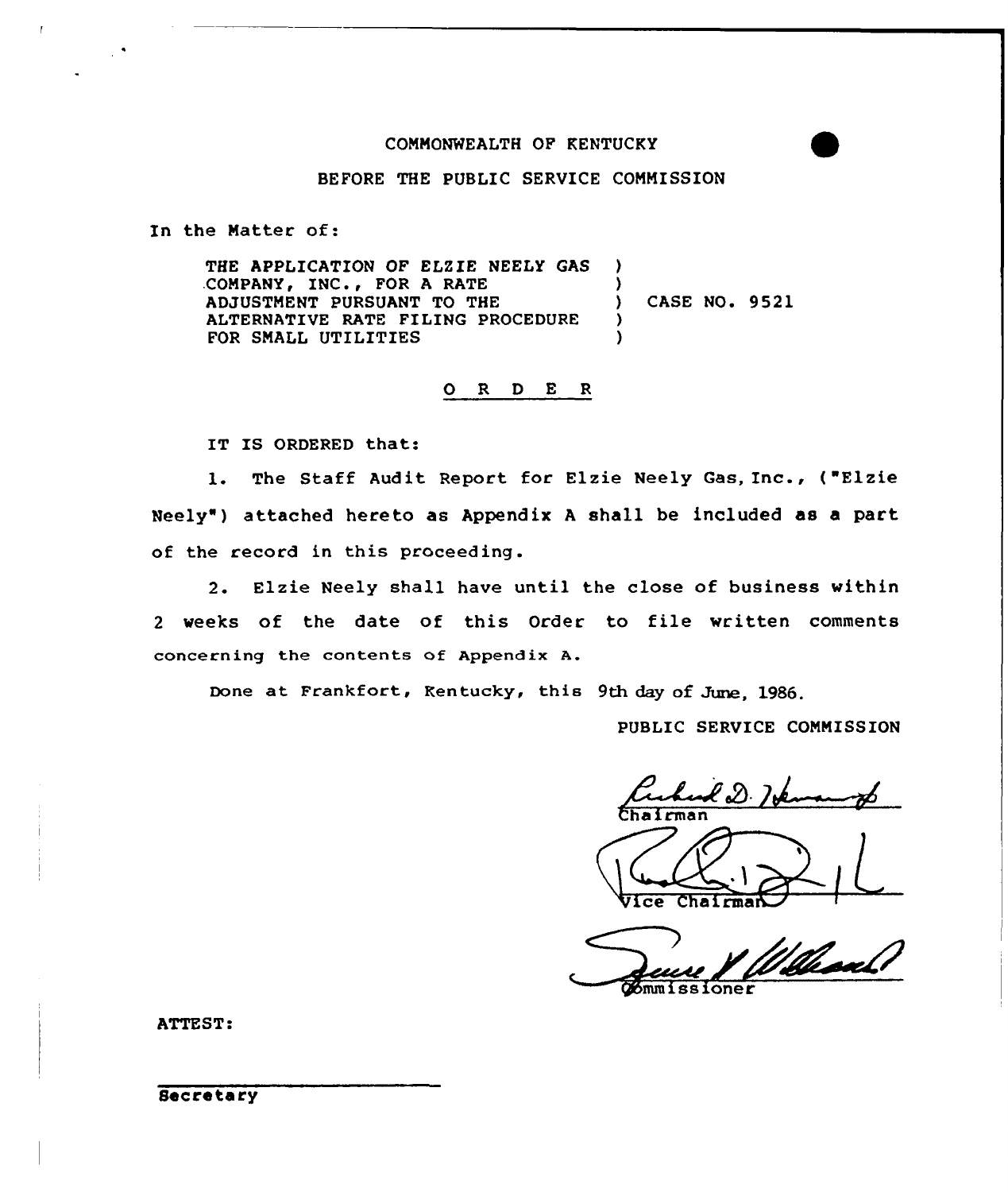### APPENDIX A

# REPORT ON LIMITED AUDIT

# OF

## EL2 IE NEELEY GAS COMPANY

CASE NO. 9521

#### PREFACE

on March 6, 1986, Elzie Neeley Gas Company ("Elzie Neeley") filed an application pursuant to 807 KAR 5:076, Alternative Rate Filing Procedure for Small Utilities, ("ARF"), requesting authority to increase its rates charged for furnishing gas. The proposed rates would generate  $$4,496$  annually in additional revenues.

In order to expedite the processing of the case and substantially reduce the need for written data requests, the Commission staff chose to perform an audit, limited in scope, on the operations of Elzie Neely. The audit was conducted by Tom Wells of the Division of Rates and Tariffs on April 16-17, 1986, at the offices of Elzie Neely in Melvin, Kentucky.

# SCOPE

The scope of this audit was limited to ascertaining whether the operating expenses for the test period ended December 31, 1985, were accounted for in accordance with the Uniform System of Accounts for Gas Utilities ("Uniform System of Accounts" ) and were properly allocated. The Audit Division of the Public Service Commission has recently begun a full scope audit of Elzie Neeley.

والمستشهدات والراحات والرام

and a strain of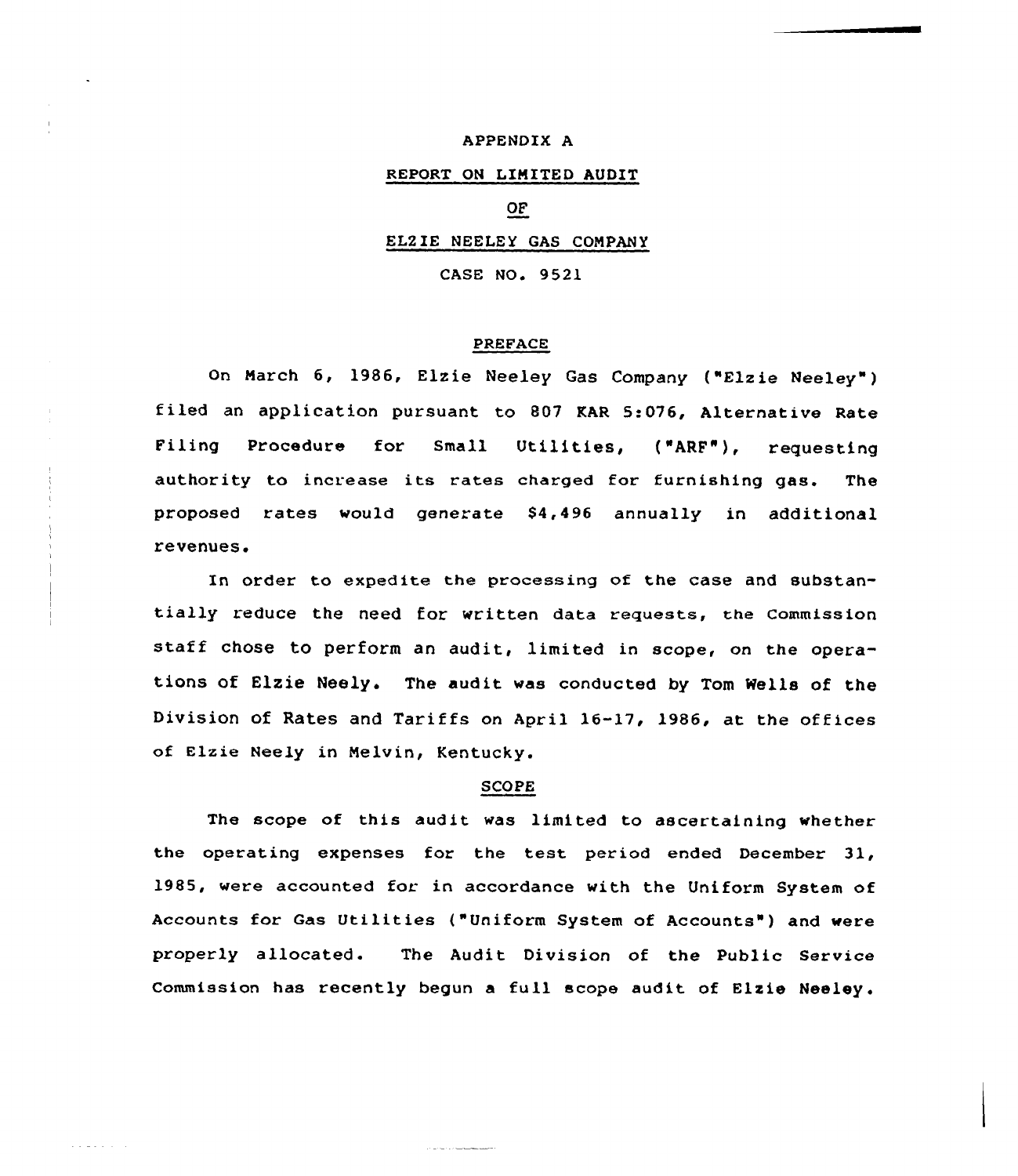Because of the expanded scope of that audit, the findings and discoveries of it may differ from the findings and discoveries made herein.

# Associated Organizations

Elzie Neeley is operated out of the same office as four other entities: Phelps Gas Company; Mike Little Gas Company, Inc.; Burton Antenna Company, Inc.; and Licking Valley Cable Company, Inc. Nike Little is the owner and operator of each of the five companies, and labor and other resources are shared among the entities. Costs are often allocated among the companies, especially gas-associated costs among the three gas companies. Different allocation methods are used according to the circumstances involved with the cost. Allocation methods observed during the audit included one-third allocation, one-fourth allocation, and allocation based upon the number of customers.

# Purchased Gas

Elzie Neeley reported 849,865 in test-period purchased gas costs based on purchases of 10,300 Ncf of natural gas, an average cost per Mcf of \$4.811 and late interest charges of \$312. For the 1985 test period, Elzie Neeley reported a line gain of 563 Mcf of natural gas; however, according to <sup>a</sup> letter dated March 19, 1986, received from Elzie Neeley's supplier, Columbia Gas of Kentucky, Inc., Elzie Neeley was underbilled by 609 Mcf of natural gas at <sup>a</sup> total cost of \$2,772 for the months of November and December 1985. Therefore, test-period purchased gas costs should be increased by \$2,772 to \$52,637 and the amount of Mcf purchases should be increased by 609 Mcf to 10,909 Mcf.

 $-2-$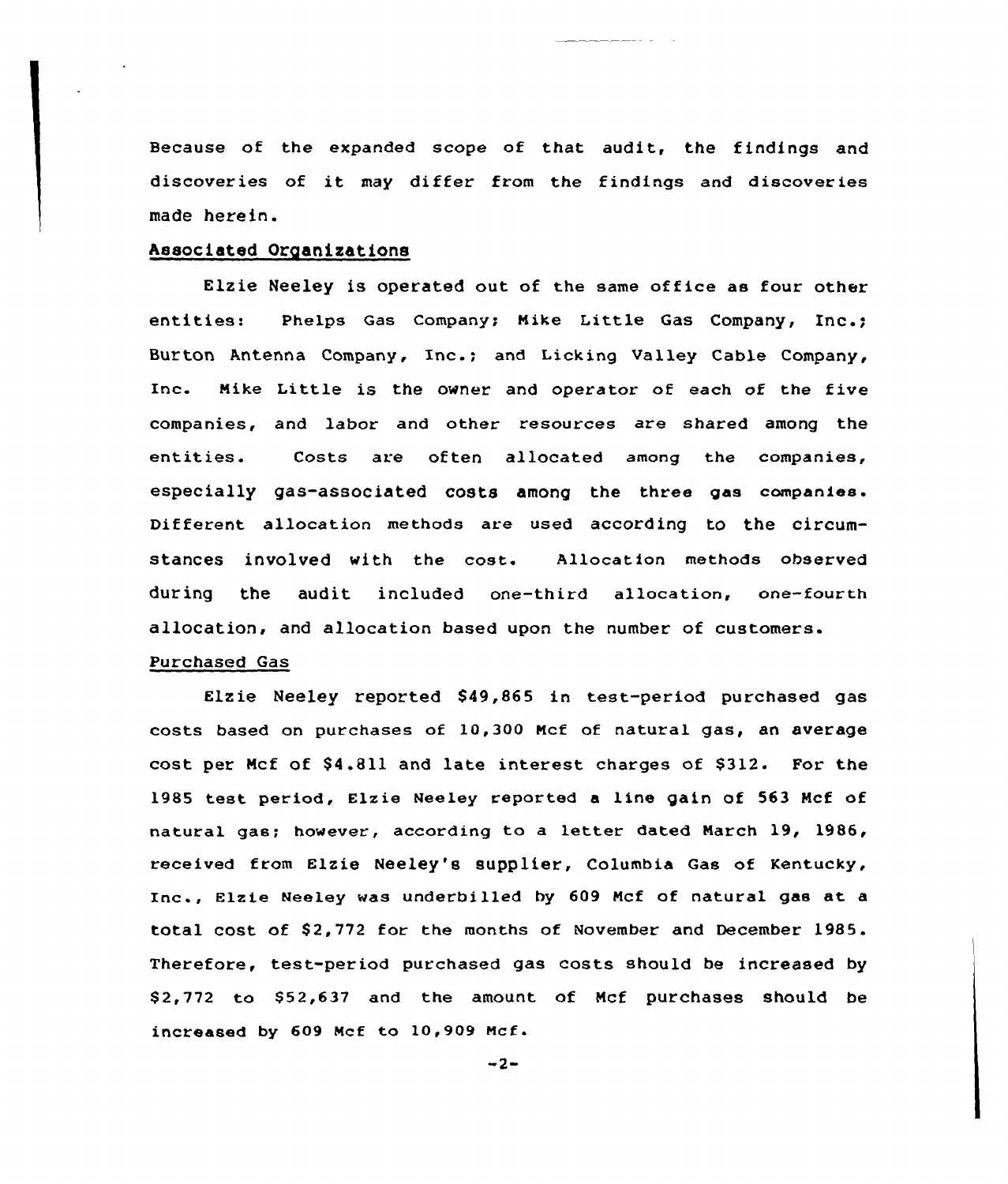# Office Supplies and Expenses

Elzie Neeley reported \$1,267 in office supplier and expenses for the test period. As represented by management, an expenditure of \$486 to Miller Engineering Company ("Miller") for the purchase of <sup>a</sup> 2-inch relief valve was erroneously classified as an office supplies and expense item. Several small expenditures totaling \$257 were not supported by original invoices.

The expenditure of \$486 for a 2-inch relief valve is not a legitimate expense of the test period since the relief valve will provide economic benefits to Elzie Neeley for approximately 15 years during its useful life. Therefore, the expenditure of \$<sup>486</sup> to Niller should be capitalized and depreciation recognized in the amount of \$16 annually over the 30-year useful life of the relief valve <sup>~</sup>

Additionally, Elzie Neeley should establish an imprest fund, petty cash fund, to properly account for small disbursements. The check written to the imprest fund should be supported by vouchers or original invoices to document the expenditures made from the fund. In audits of future periods the Commission will pay close attention to expenditures made from the imprest fund.

#### Outside Services Employed

المنادية المستحدث والمستشهد للمستقل للمستقل المتأ

Elzie Neeley reported \$2,730 in outside services employed for the test period. An allocated expenditure of \$326 for the purchase of an odorometer, as Elzie Neeley shares the use of the odorometer with two other gas utilities mentioned herein, was erroneously classified as a current expense in outside services employed. As the odorometer will provide economic benefits for

 $-3-$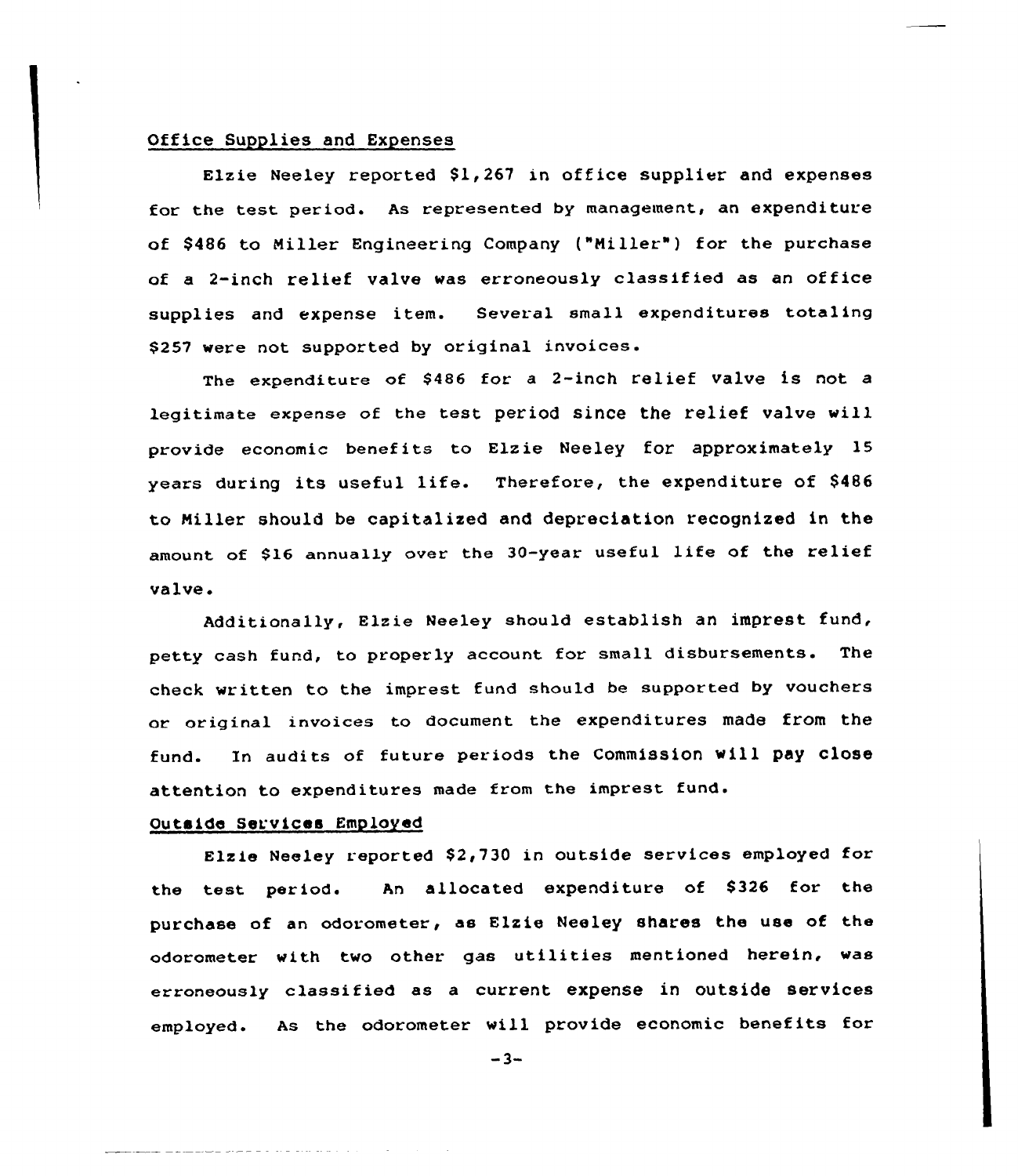longer than the current period, the odorometer has been capitalized and the related depreciation expense recognized elsewhere. Therefore, outside services employed has been reduced by \$326 to  $$2,404$  annually.

# Depreciation Expense

Elzie Neeley reported 1985 depreciation expense of \$2,073. The depreciation schedule reflects that the calculation of this amount included some assets depreciated by the Accelerated Cost. Recovery System ("ACRS") method. The Commission requires utilities under its jurisdiction to use depreciation methods that spread the cost of utility assets evenly, over their estimated useful lives. Accelerated types of depreciation result in recovery of more of the cost of the asset at the beginning of its useful life and less cost near the end of its useful life. For tax purposes, of course, accelerated methods are acceptable to the Commission. Consequently, depreciation expense has been recalculated based on the in-service dates of the assets and the remaining useful lives of the assets as enumerated in Schedule 1. Therefore, the test-period depreciation exponse has been reduced by \$514 to \$1,559 annually which includes depreciation expense on items capitalized herein.

# Rent

Nithin the course of the limited audit, it was found that Hike Little is the owner of the building in which Elzie Neeley rents office space. Elzie Neeley and four other companies occupy one-half of the building and the Nelvin Post Office, the other.

 $-4-$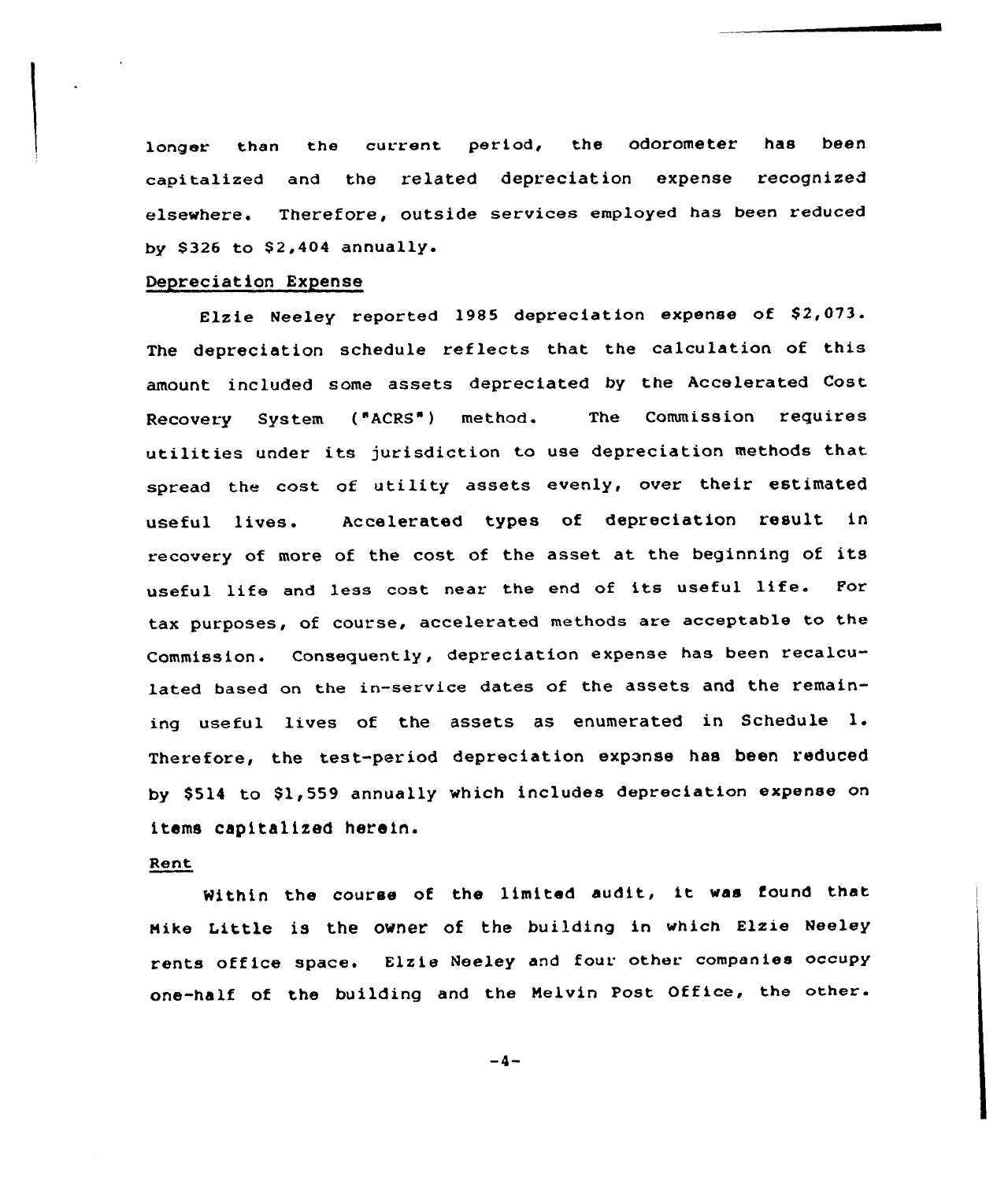The rent charged to Elzie Neeley is \$200 monthly. There does not seem to be any particular basis for this amount, nor does there seem to be any consistency in the determination of the monthly rental charge among the several tenants.

### SUMMARY

The following is <sup>a</sup> summary of the effect of these adjustments on Elzie Neeley's test-year operating statement:

| Acct.<br>No. | Account Name                 | Test Year<br>Reported | <b>Staff</b><br>Adjustments | Test Year<br>Adjusted |
|--------------|------------------------------|-----------------------|-----------------------------|-----------------------|
|              | Total Gas Operating Revenues | \$73,745              | \$.<br>$-0-$                | \$73,745              |
|              | Operating Expenses           |                       |                             |                       |
| 730          | Gas Purchases                | \$49,865              | \$2,772                     | \$52,637              |
| 901          | Meter Reading Labor          | 1,444                 | $-0-$                       | 1,444                 |
| 920          | Admin. Salaries              | 6,000                 | $-0-$                       | 6,000                 |
| 921          | Office Sup. & Expenses       | 1,267                 | <486                        | 781                   |
| 923          | Outside Serv. Employed       | 2,730                 | <326>                       | 2,404                 |
| 924          | Property Insurance           | 2,951                 | $-0-$                       | 2,951                 |
| 931          | Rents                        | 2,400                 | $-0-$                       | 2,400                 |
| 403          | Depreciation                 | 2,073                 | 514                         | 1,559                 |
| 408.1        | Other Taxes                  | 1,041                 | $-0-$                       | 1,041                 |
|              | NET OPERATING INCOME         | \$3,974               | \$<1,446>                   | \$2,528               |

## CONCLUSION

The books and records maintained by Elzie Neeley are reasonably in accordance with the Uniform System of Accounts. The most serious flaw in its system is the lack of documentation for the wages and salaries accounts. Though according to the management of Elzie Neeley, time records are kept; they are discarded at the time of payment of the wage. Elzie Neeley should begin to carefully maintain and file these records, not only for its own benefit, but for the benefit of future confirmation by outside auditors. Moreover, Elzie Neeley should obtain a copy of the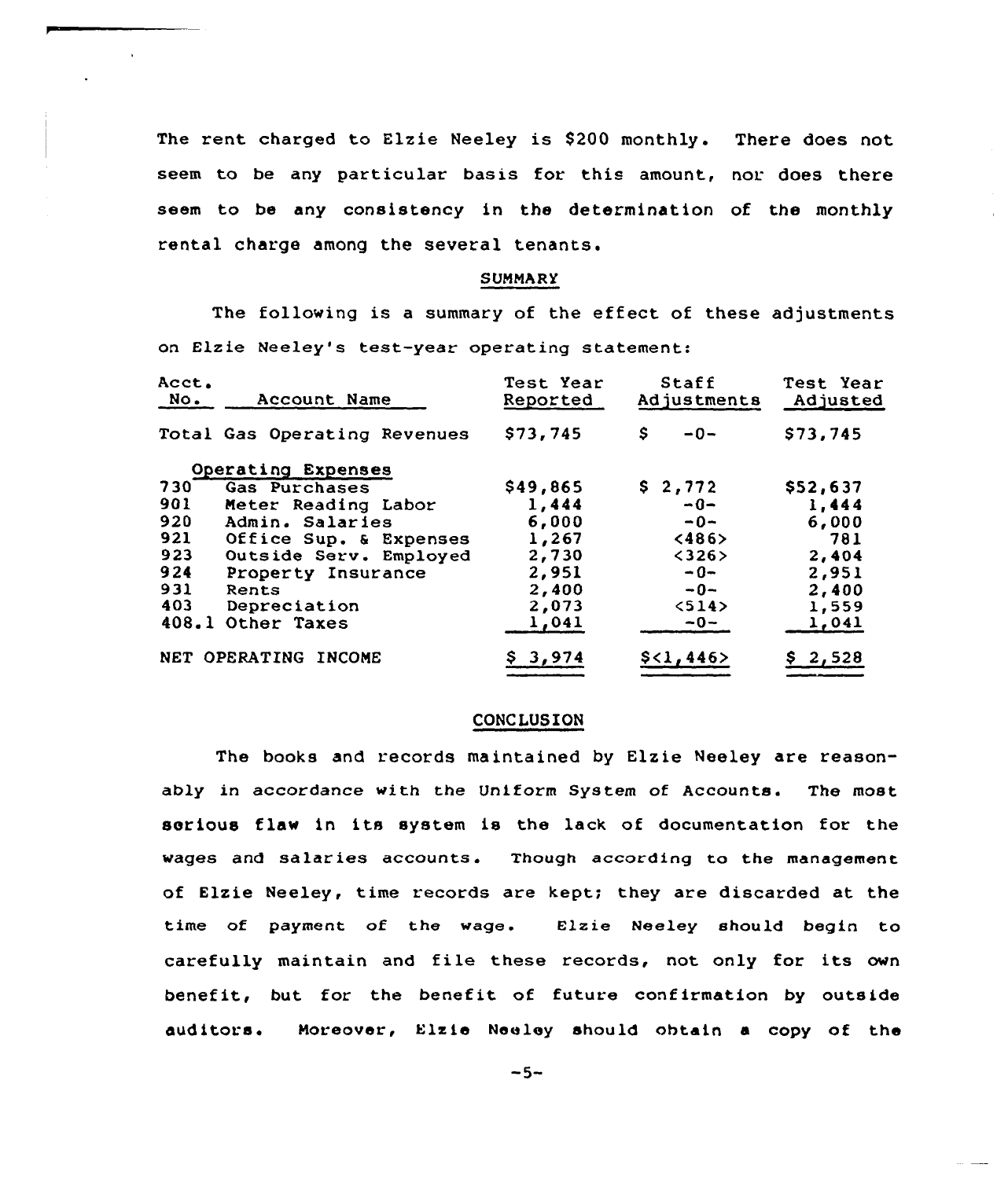Guide to Record Retention Requirements from the General Services Administration and attempt to adopt the precepts contained therein into its record-keeping system.

 $\hat{\mathcal{A}}$ 

Respectfully Submitted,

Tom Wells Public Utilities Financial Analyst PUBLIC SERVICE COMMISSION Rates and Tariffs Division Revenue Requirements Section